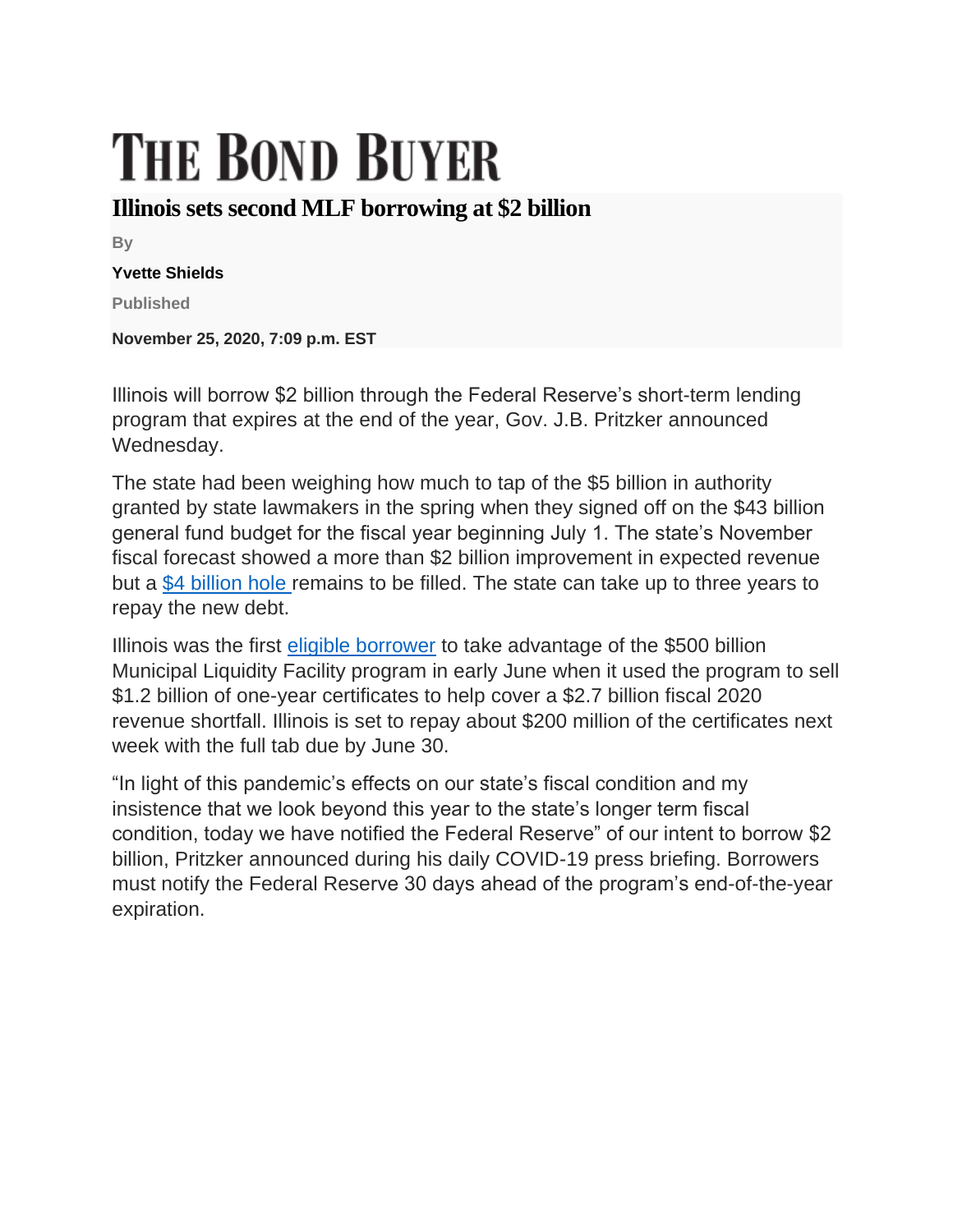

*"In light of this pandemic's effects on our state's fiscal condition and my insistence that we look beyond this year to the state's longer term fiscal condition today we have notified the Federal Reserve" of our intent to borrow \$2 billion, Illinois Gov. J.B. Pritzker announced. Bloomberg News*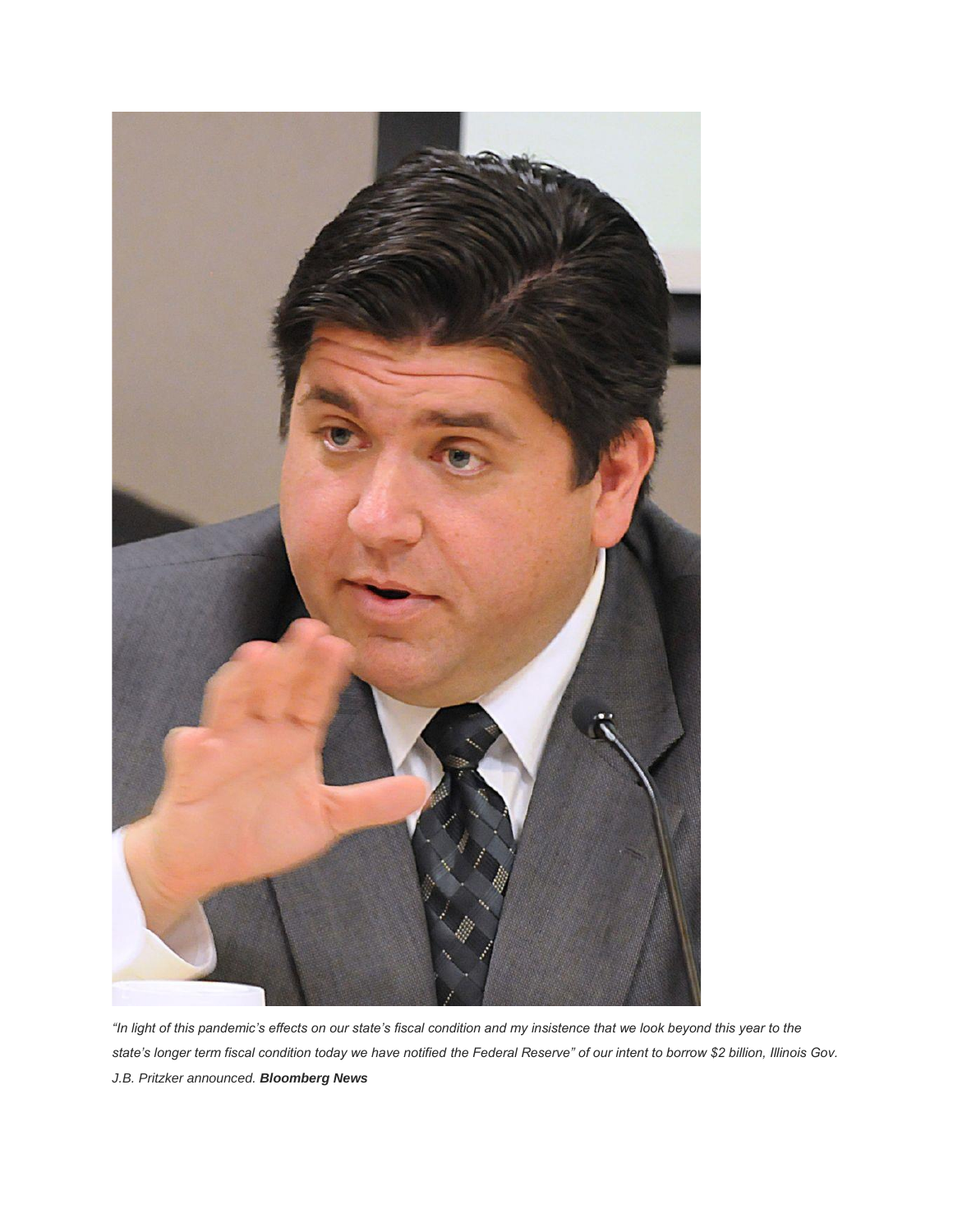Illinois will pay a base rate plus a spread of 330 basis points, based on its ratings. The Federal Reserve reduced the spread by 50 basis points since the state's first borrowing. The state paid an interest rate of 3.82% on the June certificates based on MLF pricing guidance that includes a base tied to the overnight swap index and then the spread. The state's current secondary market trading spread on its three-year bonds was 228 basis points to the Municipal Market Data's top benchmark on Wednesday.

The sizing was decided after a discussion with state Comptroller Susana Mendoza, whose office manages state debt and bill payments, and Treasurer Michael Frerichs. "Our collective intention is to repay this line of credit as early as possible after either the awarding of stimulus by Congress or sufficient recovery of state revenues," Pritzker said.

The borrowing will help manage the state's growing bill backlog that stood at \$7 billion Wednesday. Mendoza said, given the remaining uncertainty over federal help, she didn't support borrowing more but added, "the \$2 billion is necessary given that this targeted borrowing will allow us to stabilize Illinois' health care system in the middle of a global pandemic and a COVID-19 spike here."

The office will leverage the proceeds for federal matching dollars to pay down an additional \$1 billion in Medicaid-related bills, Mendoza said in a statement.

The state must tread cautiously with any borrowing as its ratings are one notch away from junk. Pritzker's long-term fiscal plans suffered a setback when voters rejected a constitutional amendment on the Nov. 3 ballot that would have allowed the state to move to a graduated income tax rate from the current flat rate. Pritzker was seeking to raise about \$3.1 billion in new revenue by increasing rates on top earners.

"I am very reluctant to saddle our state with that large of amount of short-term debt," Pritzker said of the decision not to tap the full \$5 billion in authority. "I believe it would irresponsible to borrow that entire amount given the persistent fiscal pain it would cause over the next three years as we would struggle to repay that entire amount."

Pritzker said he was more optimistic about the state's ability to repay the debt without having a formal plan laid out due to some positive signs, including bipartisan support among senators and the incoming Biden administration for a long-stalled relief package that compensates governments for tax losses. The CARES Act signed March 27 provided funds to cover expenses, but not revenue blows.